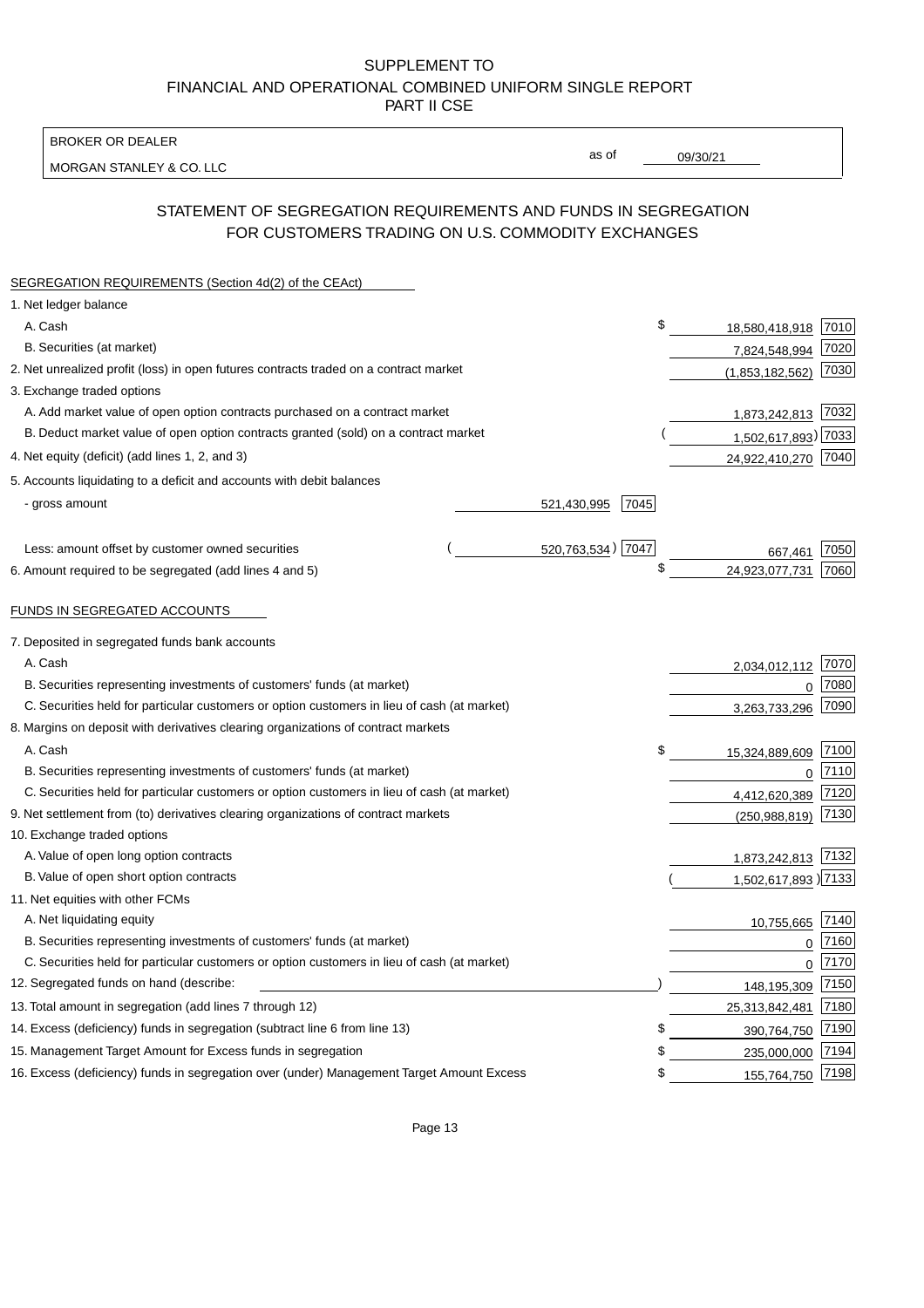| <b>BROKER OR DEALER</b>                                        | as of                                  |           |
|----------------------------------------------------------------|----------------------------------------|-----------|
| MORGAN STANLEY & CO. LLC                                       | 09/30/21                               |           |
| STATEMENT OF SEGREGATION REQUIREMENTS AND FUNDS IN SEGREGATION | FOR CUSTOMERS' DEALER OPTIONS ACCOUNTS |           |
| 1. Amount required to be segregated in accordance              |                                        |           |
| with Commission regulation 32.6                                | \$                                     | 0<br>7200 |
| 2. Funds in segregated accounts                                |                                        |           |
| A. Cash                                                        | \$<br> 7210 <br>0                      |           |
| B. Securities (at market)                                      | 7220<br>$\Omega$                       |           |
| C. Total                                                       |                                        | 7230<br>U |
| 3. Excess (deficiency) funds in segregation                    |                                        |           |
| (subtract line 2.C from line 1)                                |                                        | 0 7240    |
|                                                                |                                        |           |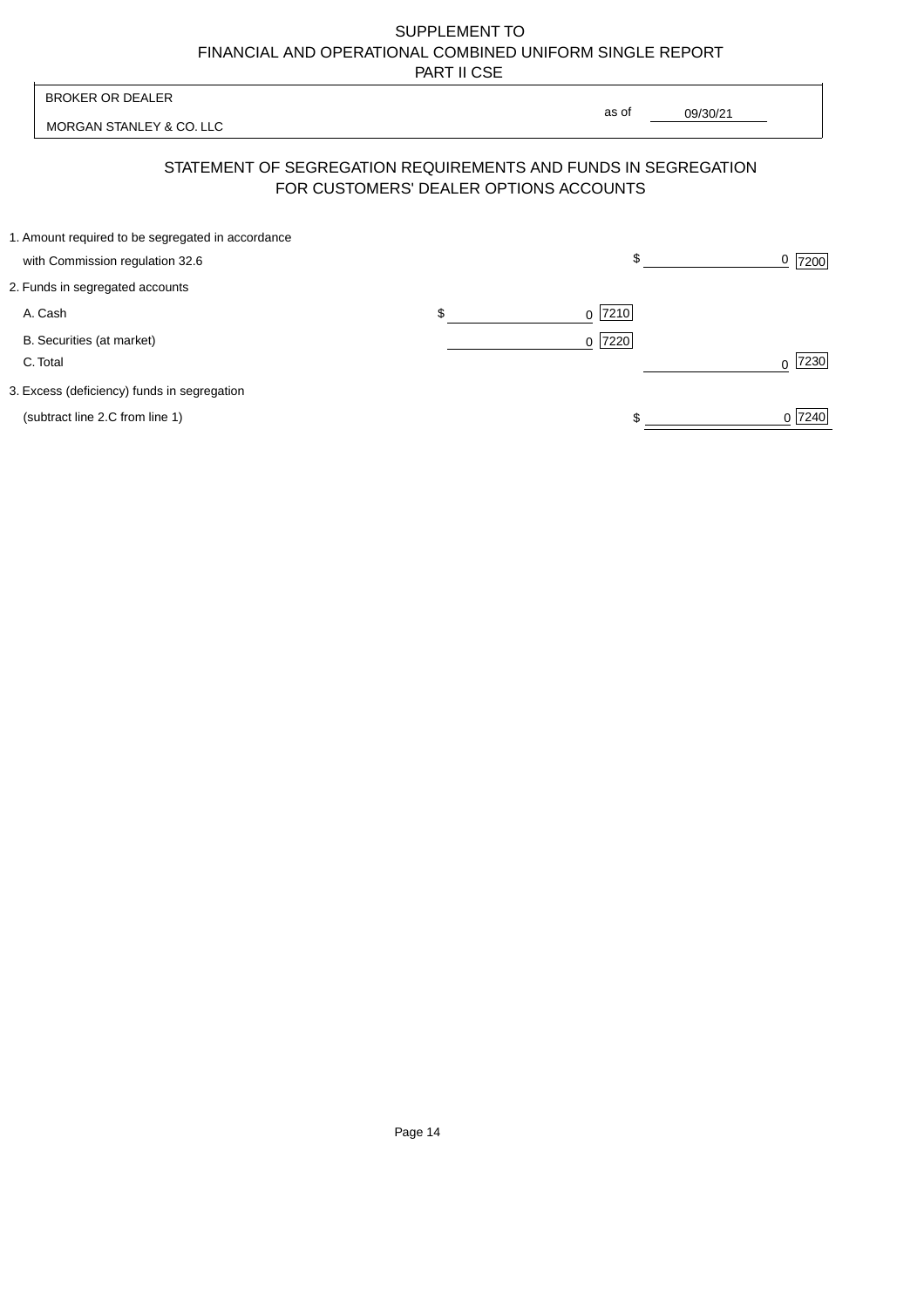PART II CSE

| <b>BROKER OR DEALER</b>  |       |          |
|--------------------------|-------|----------|
| MORGAN STANLEY & CO. LLC | as of | 09/30/21 |
|                          |       |          |

### STATEMENT OF SECURED AMOUNTS AND FUNDS HELD IN SEPARATE ACCOUNTS PURSUANT TO COMMISSION REGULATION 30.7

#### FOREIGN FUTURES AND FOREIGN OPTIONS SECURED AMOUNTS

| Amount required to be set aside pursuant to law, rule or regulation of a foreign government<br>or a rule of a self-regulatory organization authorized thereunder |  |                    | \$ | O.            | 7305 |
|------------------------------------------------------------------------------------------------------------------------------------------------------------------|--|--------------------|----|---------------|------|
| 1. Net ledger balance - Foreign Futures and Foreign Option Trading - All Customers                                                                               |  |                    |    |               |      |
| A. Cash                                                                                                                                                          |  |                    | \$ | 5,431,600,055 | 7315 |
| B. Securities (at market)                                                                                                                                        |  |                    |    | 1,950,063,726 | 7317 |
| 2. Net unrealized profit (loss) in open futures contracts traded on a foreign board of trade                                                                     |  |                    |    | 73,738,395    | 7325 |
| 3. Exchange traded options                                                                                                                                       |  |                    |    |               |      |
| A. Market value of open option contracts purchased on a foreign board of trade                                                                                   |  |                    |    | 46,498,182    | 7335 |
| B. Market value of open contracts granted (sold) on a foreign board of trade                                                                                     |  |                    |    | (19,696,891)  | 7337 |
| 4. Net equity (deficit) (add lines 1.2. and 3.)                                                                                                                  |  |                    |    | 7,482,203,467 | 7345 |
| 5. Accounts liquidating to a deficit and accounts with                                                                                                           |  |                    |    |               |      |
| debit balances - gross amount                                                                                                                                    |  | 7351<br>65,011,507 |    |               |      |
| Less: amount offset by customer owned securities                                                                                                                 |  | 59,653,702) 7352   |    | 5,357,805     | 7354 |
| 6. Amount required to be set aside as the secured amount - Net Liquidating Equity Method (add lines 4 and 5)                                                     |  |                    | \$ | 7,487,561,272 | 7355 |
| 7. Greater of amount required to be set aside pursuant to foreign jurisdiction (above) or line 6.                                                                |  |                    | \$ | 7,487,561,272 | 7360 |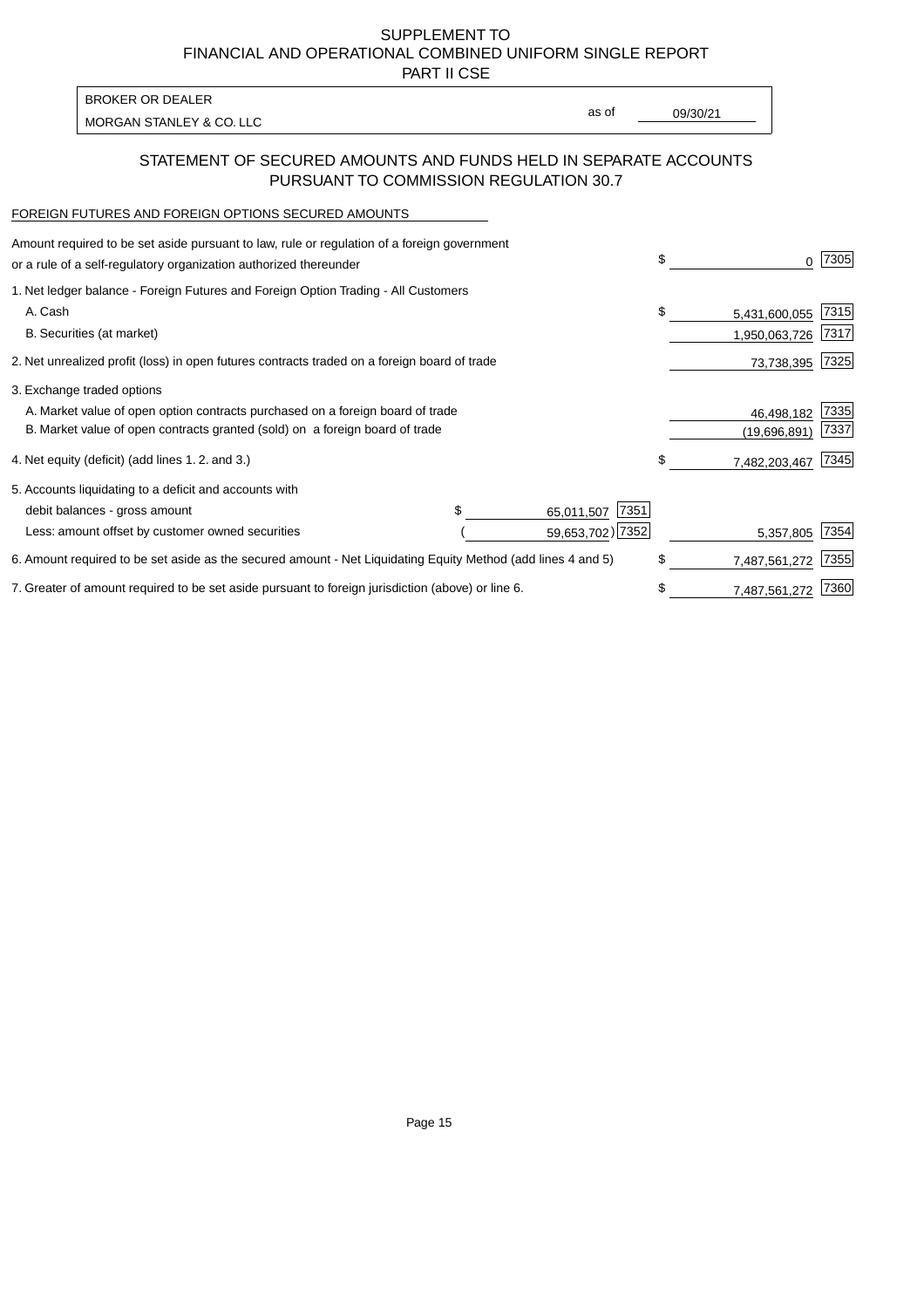BROKER OR DEALER

MORGAN STANLEY & CO. LLC

09/30/21 as of

## STATEMENT OF SECURED AMOUNTS AND FUNDS HELD IN SEPARATE ACCOUNTS PURSUANT TO COMMISSION REGULATION 30.7

#### FUNDS DEPOSITED IN SEPARATE REGULATION 30.7 ACCOUNTS

| 1. Cash in banks                                                                       |      |                                  |             |                       |
|----------------------------------------------------------------------------------------|------|----------------------------------|-------------|-----------------------|
| A. Banks located in the United States                                                  |      | \$<br>503,716,438 7500           |             |                       |
| B. Other banks qualified under Regulation 30.7                                         |      |                                  |             |                       |
| Name(s):                                                                               | 7510 | 321,335,960 7520 \$              |             | 825,052,398 7530      |
| 2. Securities                                                                          |      |                                  |             |                       |
| A. In safekeeping with banks located in the United States                              |      | \$<br>510,466,399 7540           |             |                       |
| B. In safekeeping with other banks qualified under Regulation 30.7                     |      |                                  |             |                       |
| Name(s):                                                                               | 7550 | 59,785,642 7560                  |             | 570,252,041 7570      |
| 3. Equities with registered futures commission merchants                               |      |                                  |             |                       |
| A. Cash                                                                                |      | \$<br>12,649,601                 | 7580        |                       |
| <b>B.</b> Securities                                                                   |      |                                  | $0$ 7590    |                       |
| C. Unrealized gain (loss) on open futures contracts                                    |      | (442, 149)                       | 7600        |                       |
| D. Value of long option contracts                                                      |      |                                  | $0$ 7610    |                       |
| E. Value of short option contracts                                                     |      |                                  | $0)$ 7615   | 12,207,452 7620       |
| 4. Amounts held by clearing organizations of foreign boards of trade                   |      |                                  |             |                       |
| Name(s):                                                                               | 7630 |                                  |             |                       |
| A. Cash                                                                                |      | \$                               | 0 7640      |                       |
| <b>B.</b> Securities                                                                   |      |                                  | $0$ 7650    |                       |
| C. Amount due to (from) clearing organizations - daily variation                       |      | 0                                | 7660        |                       |
| D. Value of long option contracts                                                      |      |                                  | 0 7670      |                       |
| E. Value of short option contracts                                                     |      |                                  | $_0$ ) 7675 | 0 7680                |
| 5. Amounts held by members of foreign boards of trade                                  |      |                                  |             |                       |
| Name(s):                                                                               | 7690 |                                  |             |                       |
| A. Cash                                                                                |      | \$<br>4,812,998,117 7700         |             |                       |
| <b>B.</b> Securities                                                                   |      | 1,379,811,685 7710               |             |                       |
| C. Unrealized gain (loss) on open futures contracts                                    |      | 74,180,544 7720                  |             |                       |
| D. Value of long option contracts                                                      |      | 46,498,182 7730                  |             |                       |
| E. Value of short option contracts                                                     |      | $(19,696,891)$ <sup>[7735]</sup> |             | 7740<br>6,293,791,637 |
| 6. Amounts with other depositories designated by a foreign board of trade              |      |                                  |             |                       |
| Name(s):                                                                               | 7750 |                                  |             | 0 7760                |
| 7. Segregated funds on hand (describe:                                                 |      |                                  |             | 0 7765                |
| 8. Total funds in separate section 30.7 accounts                                       |      |                                  |             | 7,701,303,528 7770    |
| 9. Excess (deficiency) set Aside Funds for Secured Amount (subtract Line 7 Secured     |      |                                  |             |                       |
| Statement page 15 from Line 8)                                                         |      |                                  | \$          | 213,742,256 7380      |
| 10. Management Target Amount for Excess funds in separate section 30.7 accounts        |      |                                  | \$          | 140,000,000 7780      |
| 11. Excess (deficiency) funds in separate 30.7 accounts over (under) Management Target |      |                                  | \$          | 73,742,256 7785       |

Page 16